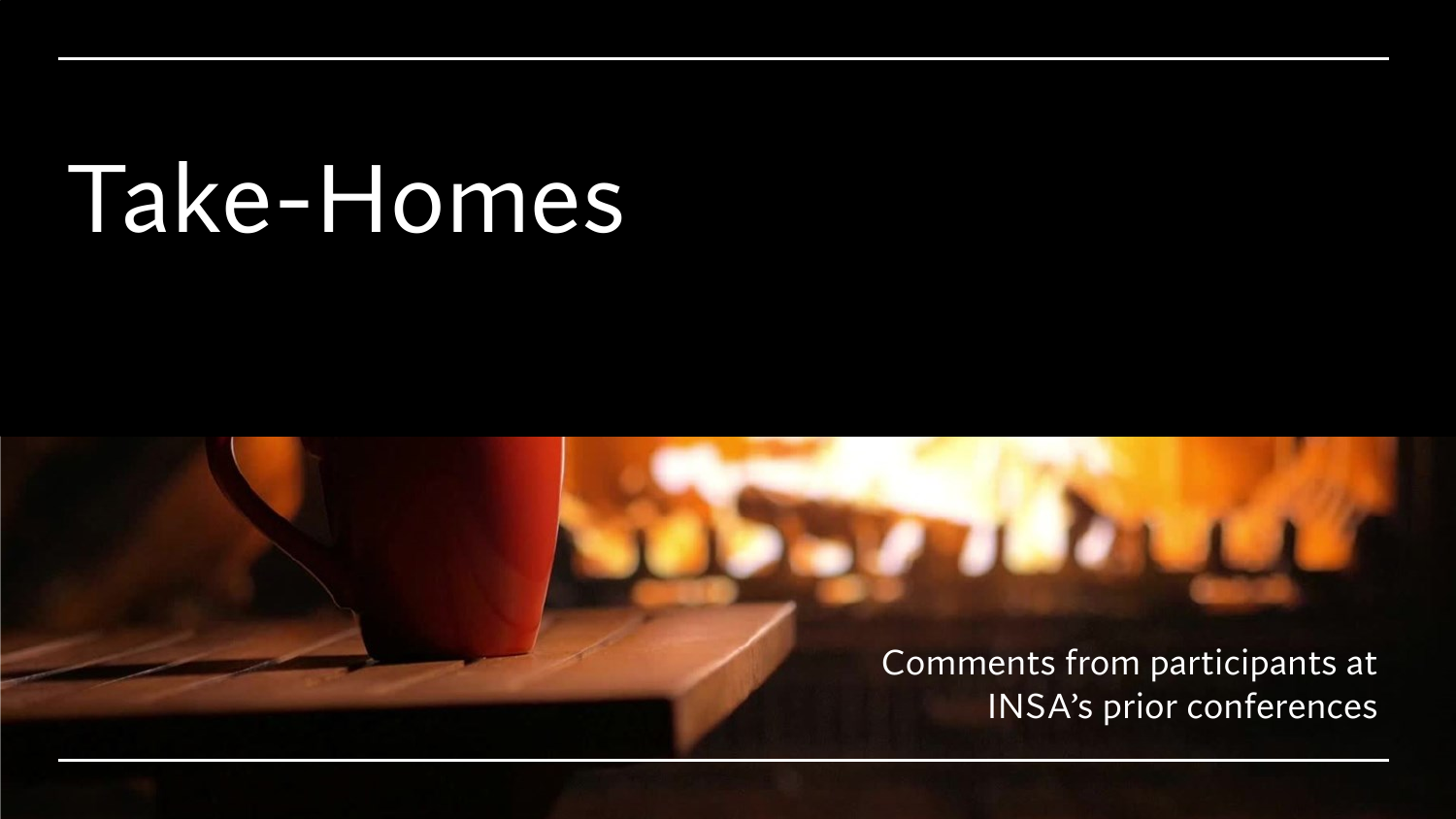#### **Comments from those in the education sector**

- It enabled us to put in place good routines for the school, backing it up with research.
- It set the groundwork for our work at school, and with parents, and to help authorities understand the breadth of this problem.
- The practical information has given us food for thought concerning possible improvements in our care structure at school.
- As absence coordinator, I found a lot of interesting things I can start with.
- It gave me a better idea of how data can be used to reduce absenteeism.
- We are developing a plan for how our school can prevent absence and we got a lot of help in this work.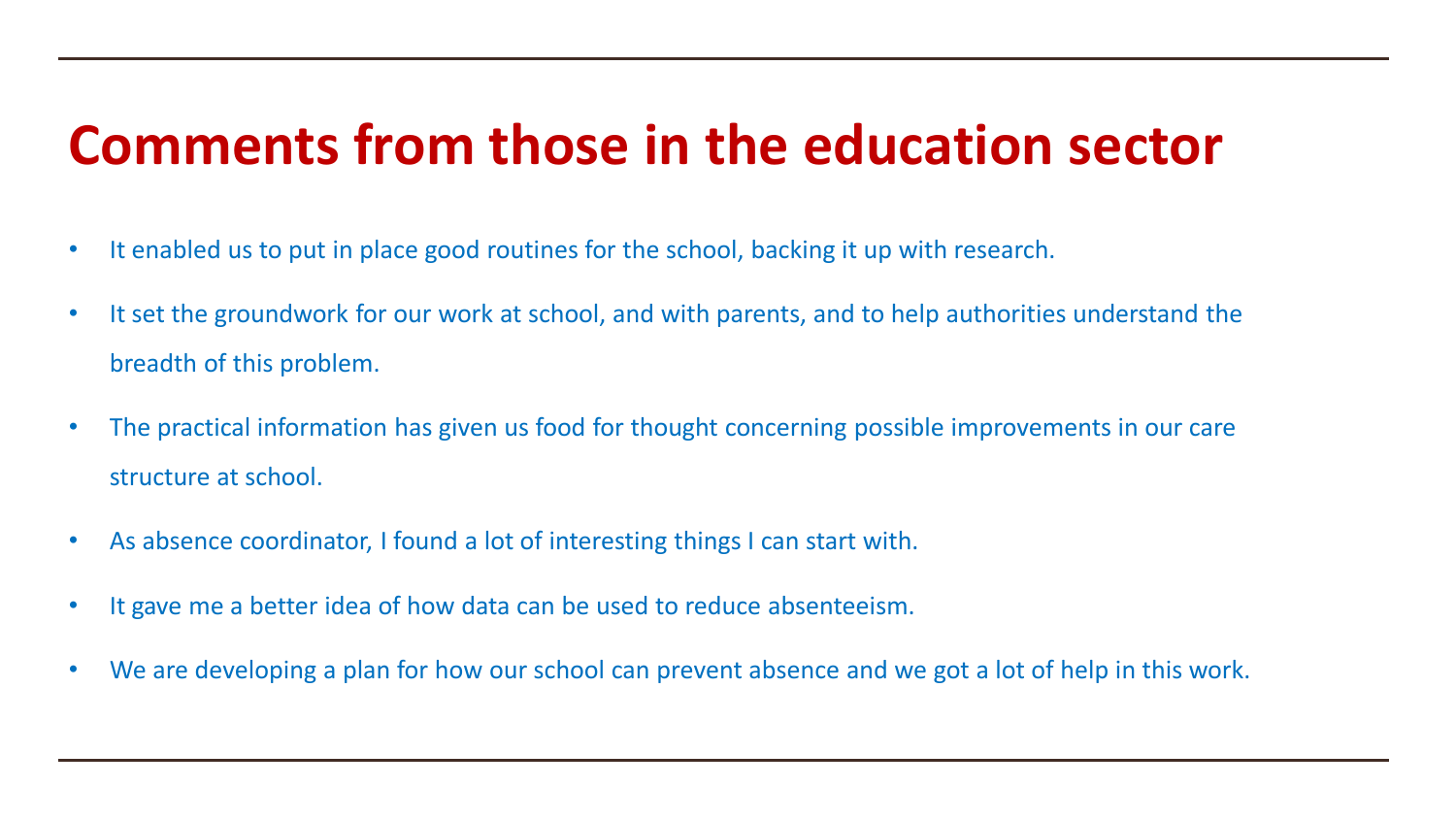## **Comments from helping professionals**

- Information about a lot of programs that are starting to get kids back on track.
- The conference helped me see the total picture in cases of school absenteeism.
- It helped me get a better grip of the current literature.
- It has given me a lot of inspiration and ideas in my work with children and a god network both in and outside my home country.
- I got a lot of new ideas to implement in my work as practitioner.
- Following the conference I have increased confidence, motivation, and compassion in the work that I do.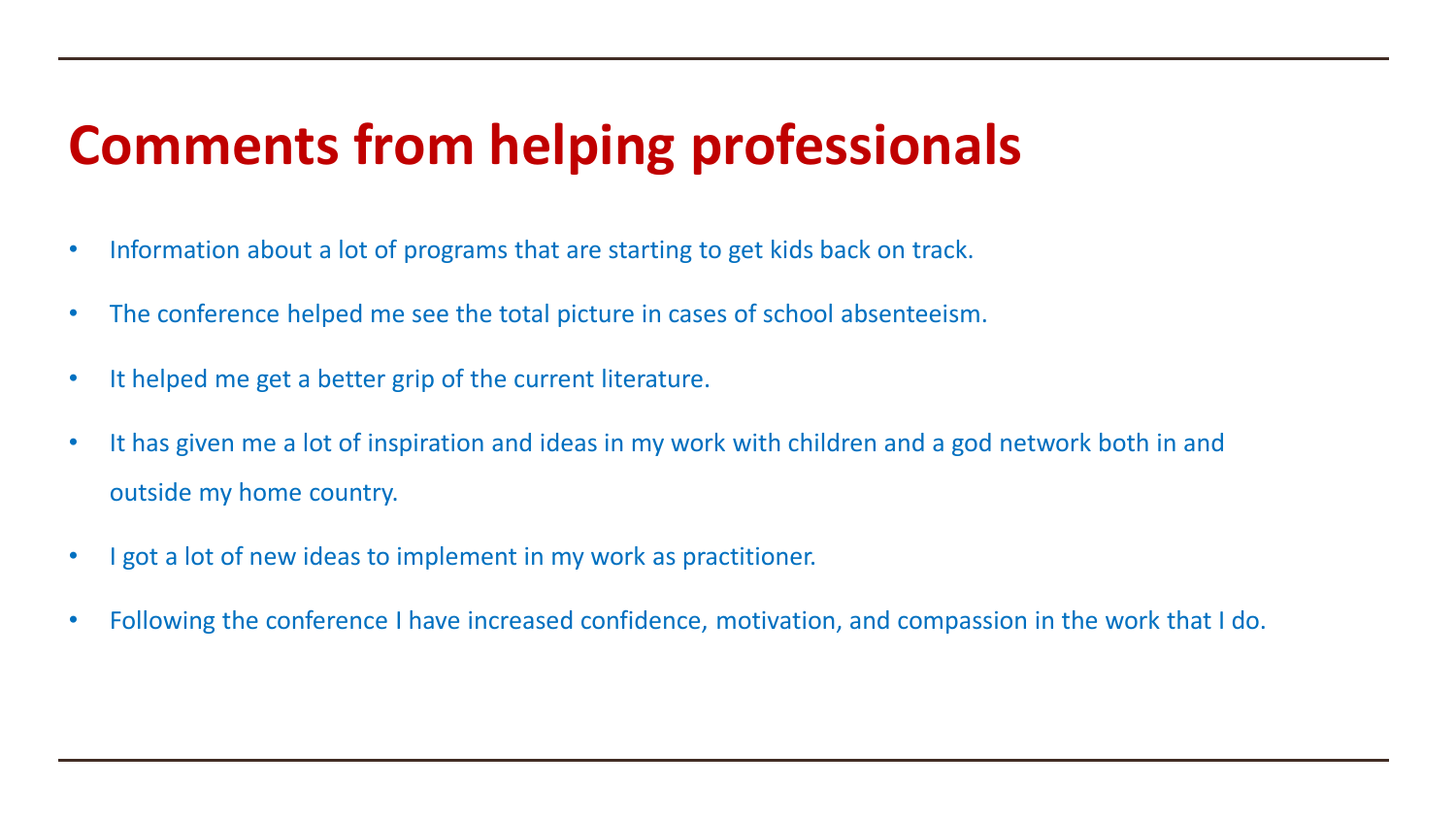### **Comments from researchers and academics**

- This conference helped me meet and form collaborations with several researchers I would otherwise not easily have connected with.
- I made a lot of new contacts that are really helpful for my research work.
- All in all, this conference was important in shaping my future research plans.
- It helped me to take part in new research.
- It influenced my thinking about research that needs to be done.
- It introduced me to a new field of research.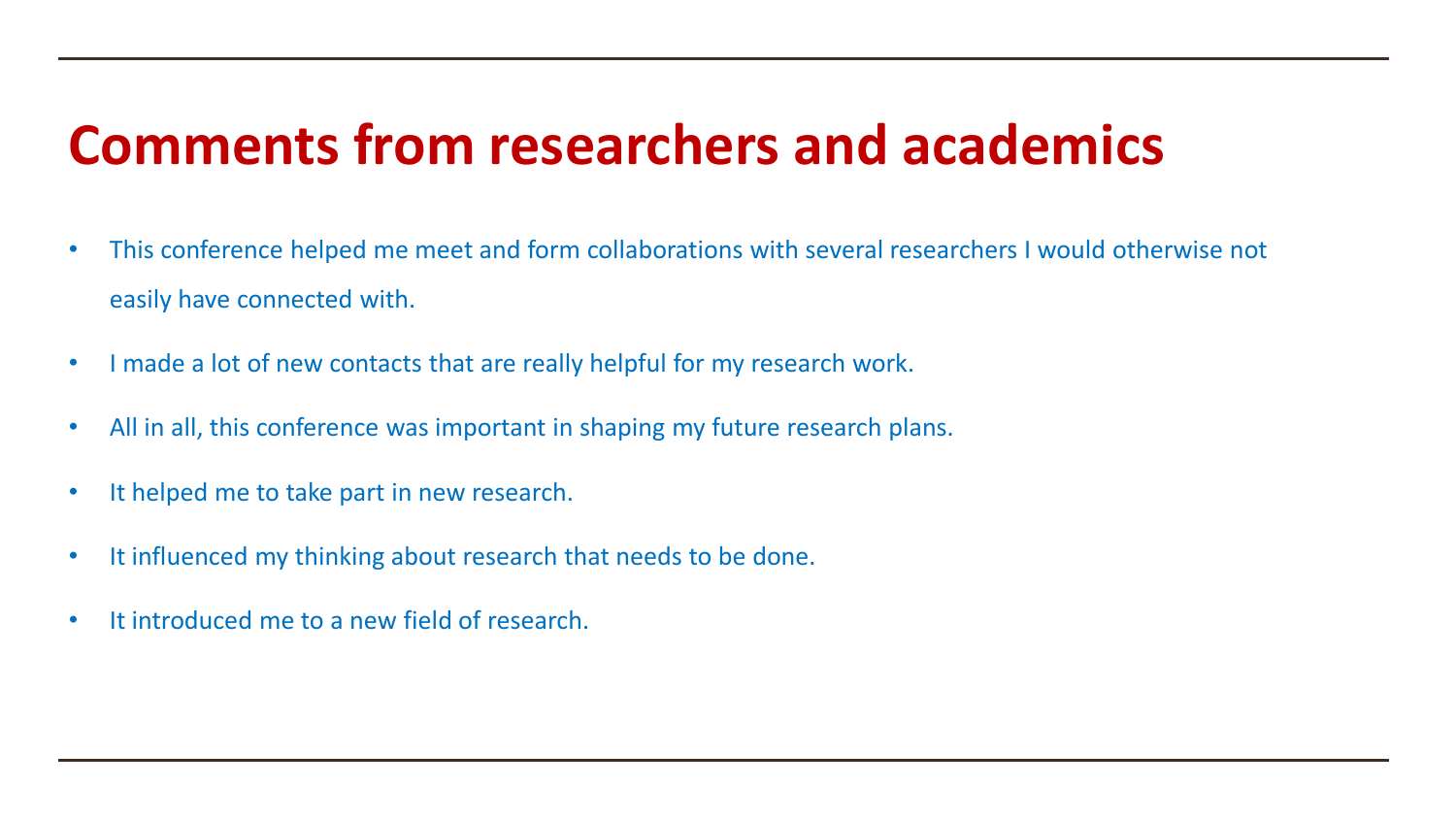### **Comments from those in management & policy**

- I got new ideas about how I can work with my team and the children.
- Our country has really moved ahead with a new focus on school attendance since many of us attended the Conference in Oslo.
- I'm writing policy based on what I learned.
- It has given me a wider understanding of how different countries are dealing with school attendance problems.
- I got a very good overview of the field.
- We have to work smarter within the systems we already have in place in our schools in my municipality.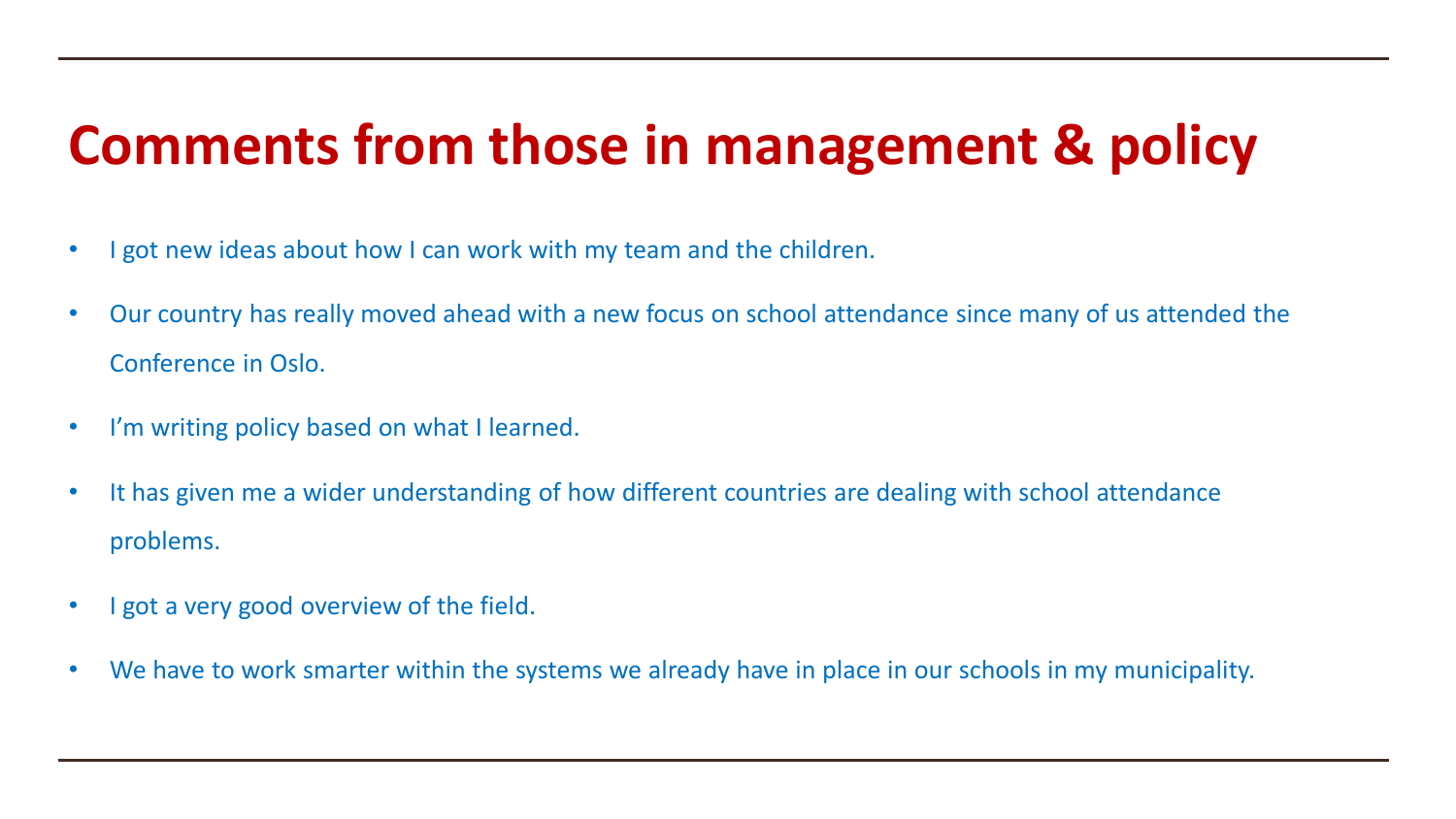#### **Comments from students & early career researchers**

- I'm thinking systematically.
- It offered me a solid platform to build on.
- Many ideas how to continue my work. Inspiration.
- It has inspired me and broadened my perspective on school absenteeism.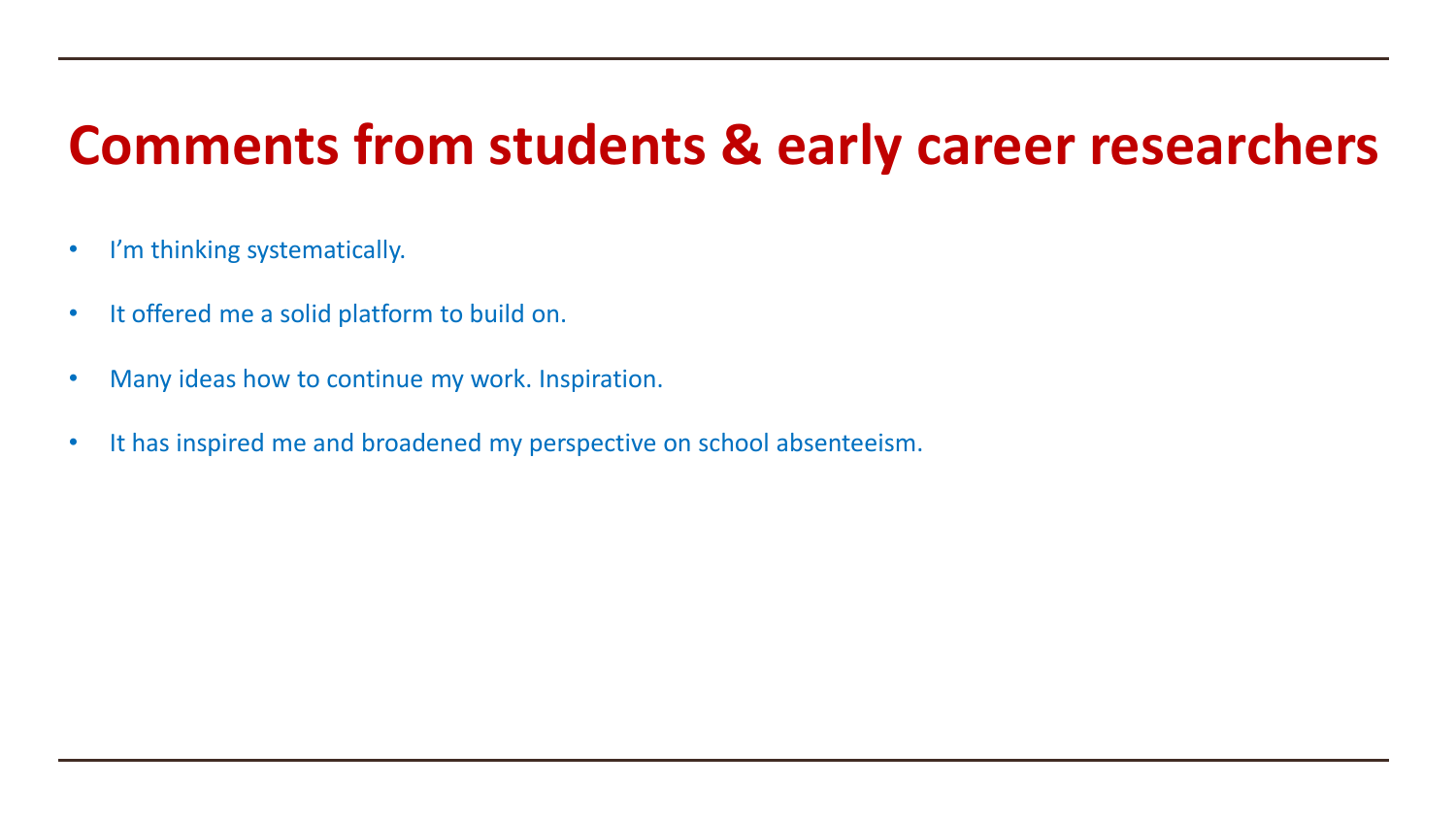#### **Comments from various participants**

- The heartwarming messages from parents and students was motivating.
- Solid update on the goings-on in many sub-fields.
- The connection between science and practice is really helpful.
- A lot of ideas about prevention.
- The practical information and advice have given me food for thought.
- Update, new ideas, new friends....